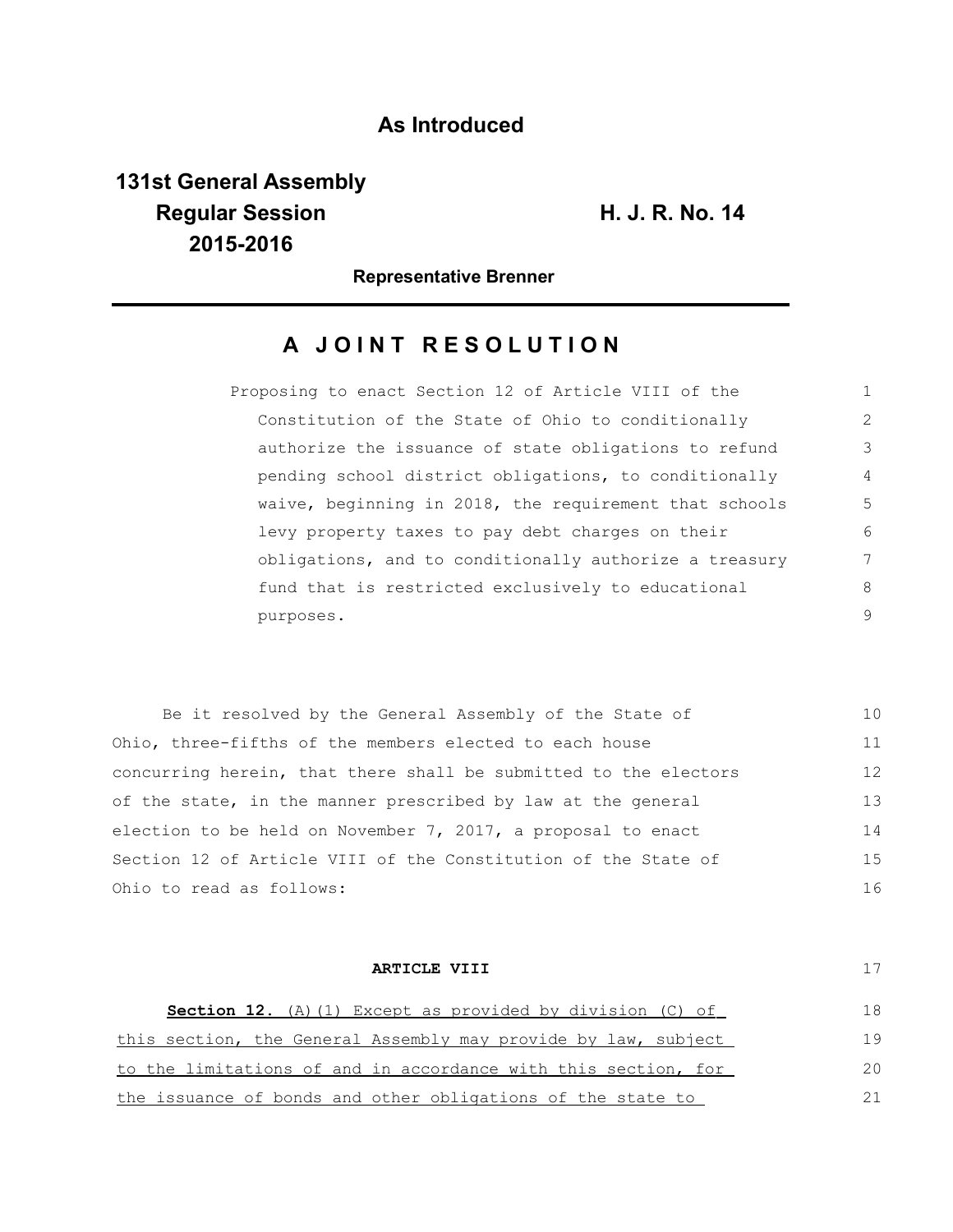| refund obligations issued on or before November 7, 2017, of      | 22 |
|------------------------------------------------------------------|----|
| schools districts, county school financing districts, regional   | 23 |
| student education districts, and partnerships consisting of      | 24 |
| multiple school districts, notwithstanding the applicability to  | 25 |
| those obligations of Section 11 of Article XII of the            | 26 |
| Constitution of the State of Ohio. This section shall be         | 27 |
| implemented in the manner and to the extent provided by the      | 28 |
| General Assembly by law, including provision for procedures for  | 29 |
| incurring, refunding, retiring, and evidencing state obligations | 30 |
| issued pursuant to this section. Obligations issued under this   | 31 |
| section, including obligations issued to refund or retire other  | 32 |
| obligations issued under this section, shall mature not later    | 33 |
| than the thirty-first day of December of the twentieth calendar  | 34 |
| year after the year in which the original obligation to pay was  | 35 |
| issued or entered into. The total principal amount of            | 36 |
| obligations issued under this section shall be as determined by  | 37 |
| the General Assembly and shall not be subject to the limitation  | 38 |
| <u>provided for in Section 17 of this article.</u>               | 39 |
| (2) Obligations issued under this section are general            | 40 |
| obligations of the state. The full faith and credit, revenue,    | 41 |
| and taxing power of the state shall be pledged to the payment of | 42 |
| the principal of and premium and interest and other accreted     | 43 |
| amounts on outstanding obligations as they become due            | 44 |
| (hereinafter called debt service). For the purpose of the full   | 45 |
| and timely payment of that debt service, appropriate provisions  | 46 |
| shall be made or authorized by law for bond retirement funds and | 47 |
| for the sufficiency and appropriation of excises, taxes, and     | 48 |
| revenues so pledged to that debt service, for which purpose no   | 49 |
| further act of appropriation shall be necessary notwithstanding  | 50 |
| Section 22 of Article II of the Constitution of the State of     | 51 |
| Ohio, and provision shall be made or authorized by law for       | 52 |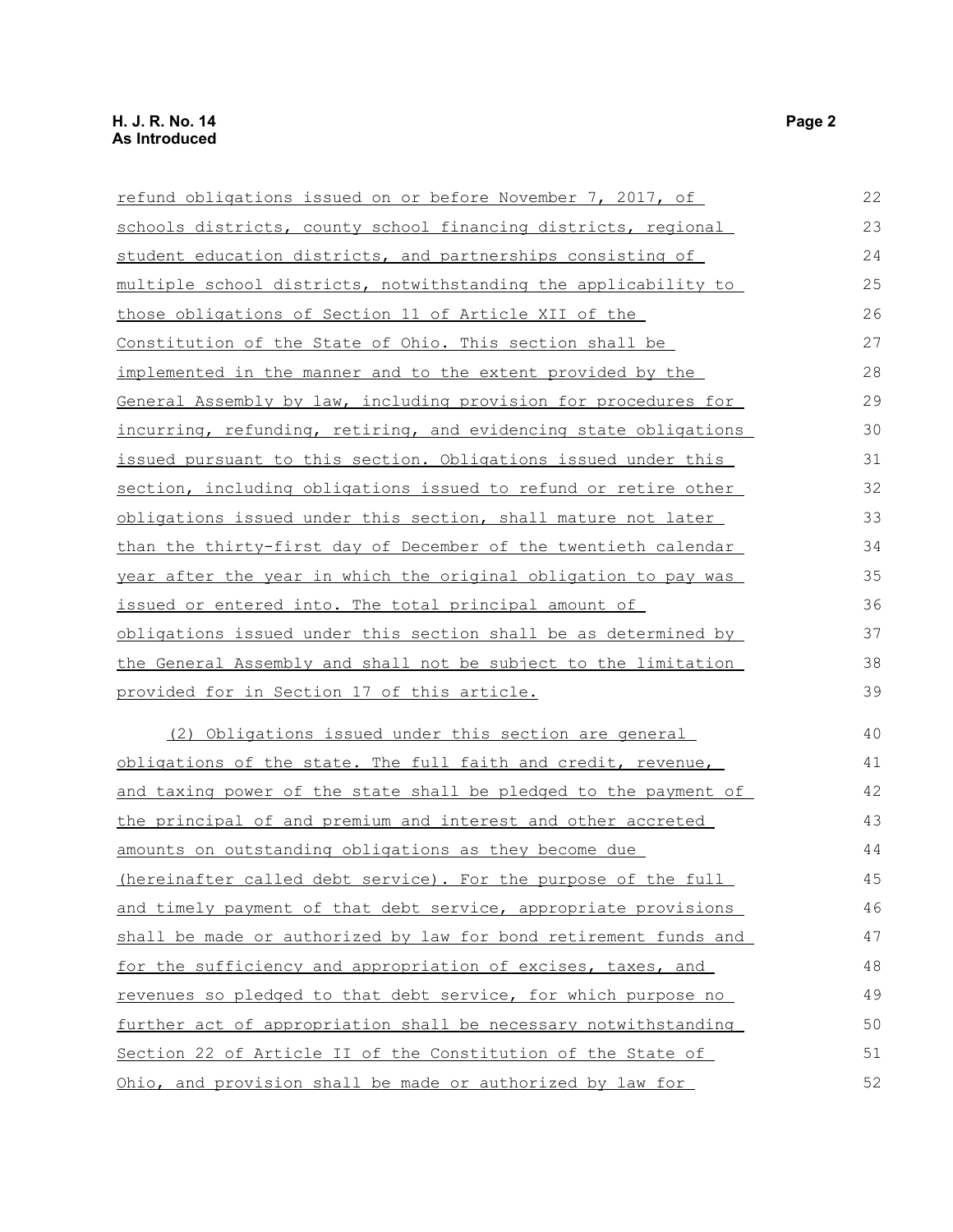| covenants to continue the levy, collection, and application of   | 53 |
|------------------------------------------------------------------|----|
| sufficient excises, taxes, and revenues to the extent needed for | 54 |
| that purpose. The obligations and the provisions for the payment | 55 |
| of debt service on them are not subject to Section 11 of Article | 56 |
| XII of the Constitution of the State of Ohio.                    | 57 |
| (3) Obligations issued under this section, their transfer,       | 58 |
| and the interest, interest equivalent, and other income or       | 59 |
| accreted amounts on them, including any profit made on their     | 60 |
| sale, exchange, or other disposition, shall at all times be free | 61 |
| from taxation within this state.                                 | 62 |
| (4) The powers herein granted shall be in addition to and        | 63 |
| not in derogation of existing powers of the state.               | 64 |
| (B) As applicable under division (C) of this section and         | 65 |
| notwithstanding Section 11 of Article XII of the Constitution of | 66 |
| the State of Ohio, a school district, county school financing    | 67 |
| district, regional student education district, or partnership    | 68 |
| consisting of multiple school districts is not required to levy  | 69 |
| property tax on or after January 1, 2018, to pay the interest on | 70 |
| obligations issued by the district or partnership.               | 71 |
| (C) The proceeds of any tax on property levied by the            | 72 |
| state for the purpose of funding the primary and secondary       | 73 |
| education of students in this state shall be paid into a fund of | 74 |
| the state treasury that shall be used solely to fund the primary | 75 |
| and secondary education of students in this state and to which   | 76 |
| other revenue may be credited.                                   | 77 |
| (D) The General Assembly shall not issue obligations under       | 78 |
| the authority of this section, nor shall division (B) or (C) of  | 79 |
| this section apply, unless electors approve the levy of a        | 80 |
| property tax by the state for the purpose of funding the primary | 81 |
| and secondary education of students in this state at the general | 82 |